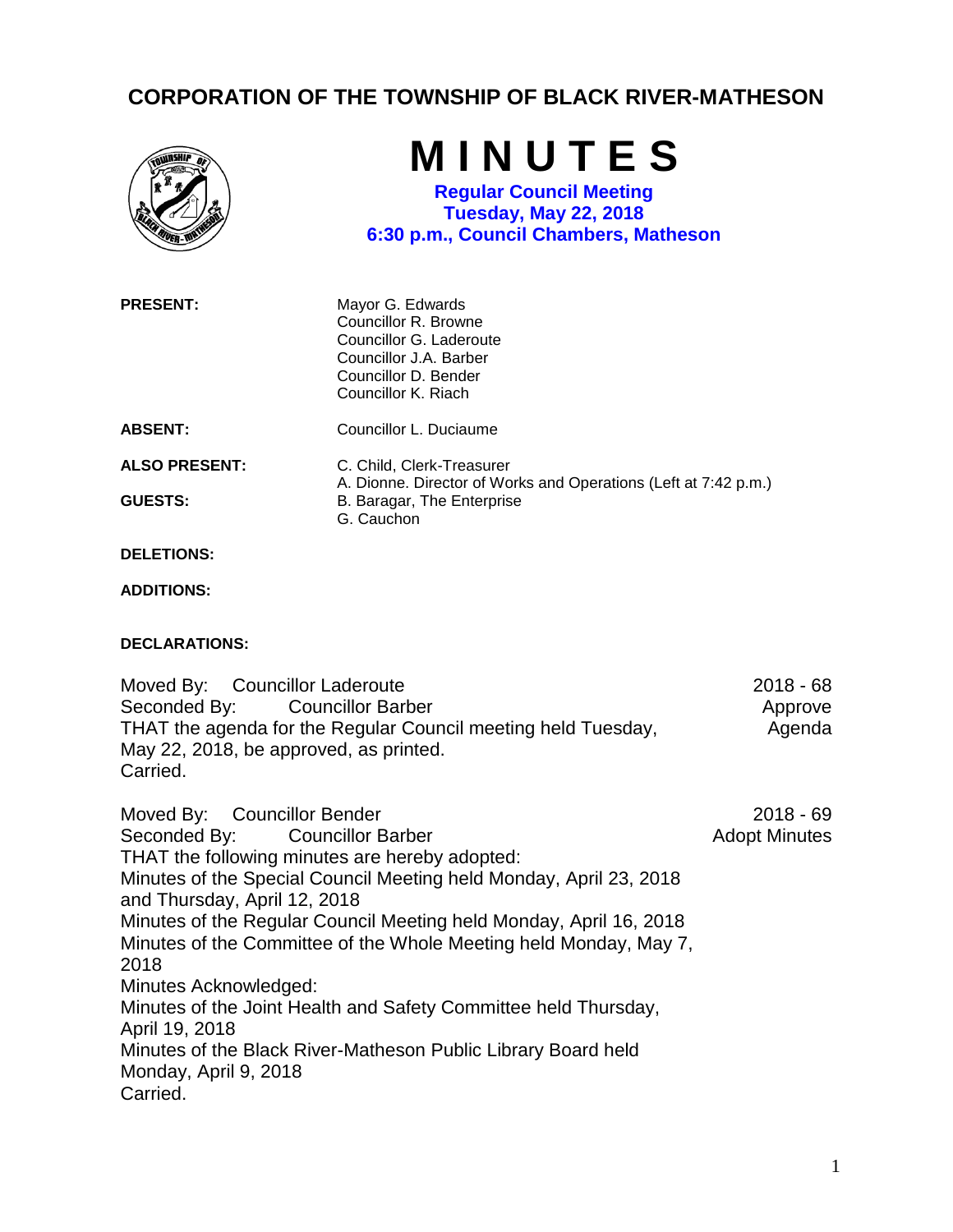Moved By: Councillor Laderoute Seconded By: Councillor Browne THAT By-law no. 2018-11, being a by-law respecting the control of fires within the Township of Black River-Matheson be read a first, second and third time and finally passed this 22nd day of May, 2018. Deferred. 2018 - 70 DEFERRED Moved By: Councillor Barber Seconded By: Councillor Laderoute THAT By-law no. 2018-15, being a by-law to establish tax ratios for prescribed property classes be read a first, second and third time and finally passed this 22nd day of May, 2018. Carried. 2018 - 71 Tax Ratio Bylaw Moved By: Councillor Riach Seconded By: Councillor Laderoute THAT By-law no. 2018-16, being a by-law to provide for the adoption of tax rates and to further provide for penalty and interest in default of payment for 2018 be read a first, second and third time and finally passed this 22nd day of May, 2018. Carried. 2018 - 72 Tax Rate Bylaw Moved By: Councillor Barber Seconded By: Councillor Bender THAT By-law no. 2018-17, being a by-law to enter into an agreement with Moneau-Shepell be read a first, second and third time and finally passed this 22nd day of May, 2018. Carried. 2018 - 73 By-law with Moneau-Shepell Moved By: Councillor Browne Seconded By: Councillor Barber THAT By-law no. 2018-18, being a by-law to enter into an agreement with Her Majesty the Queen in Right of Canada be read a first, second and third time and finally passed this 22nd day of May, 2018. Carried. 2018 - 74 By-law to Enter Into an **Agreement** with Her Majesty The **Queen** Moved By: Councillor Browne Seconded By: Councillor Riach THAT By-law no. 2018-19, being a by-law to enter into an agreement with the Canadian Union of Public Employees and its Local 1490 be read a first, second and third time and finally passed this 22nd day of May, 2018. Carried. 2018 - 75 By-law to Enter Into an Agreement with CUPE Local 1490

Moved By: Councillor Laderoute Seconded By: Councillor Barber THAT By-law no. 2018-20, being a by-law to enter into an agreement with Story Environmental be read a first, second and third time and finally passed this 22nd day of May, 2018. 2018 - 76 By-law to Enter Into an Agreement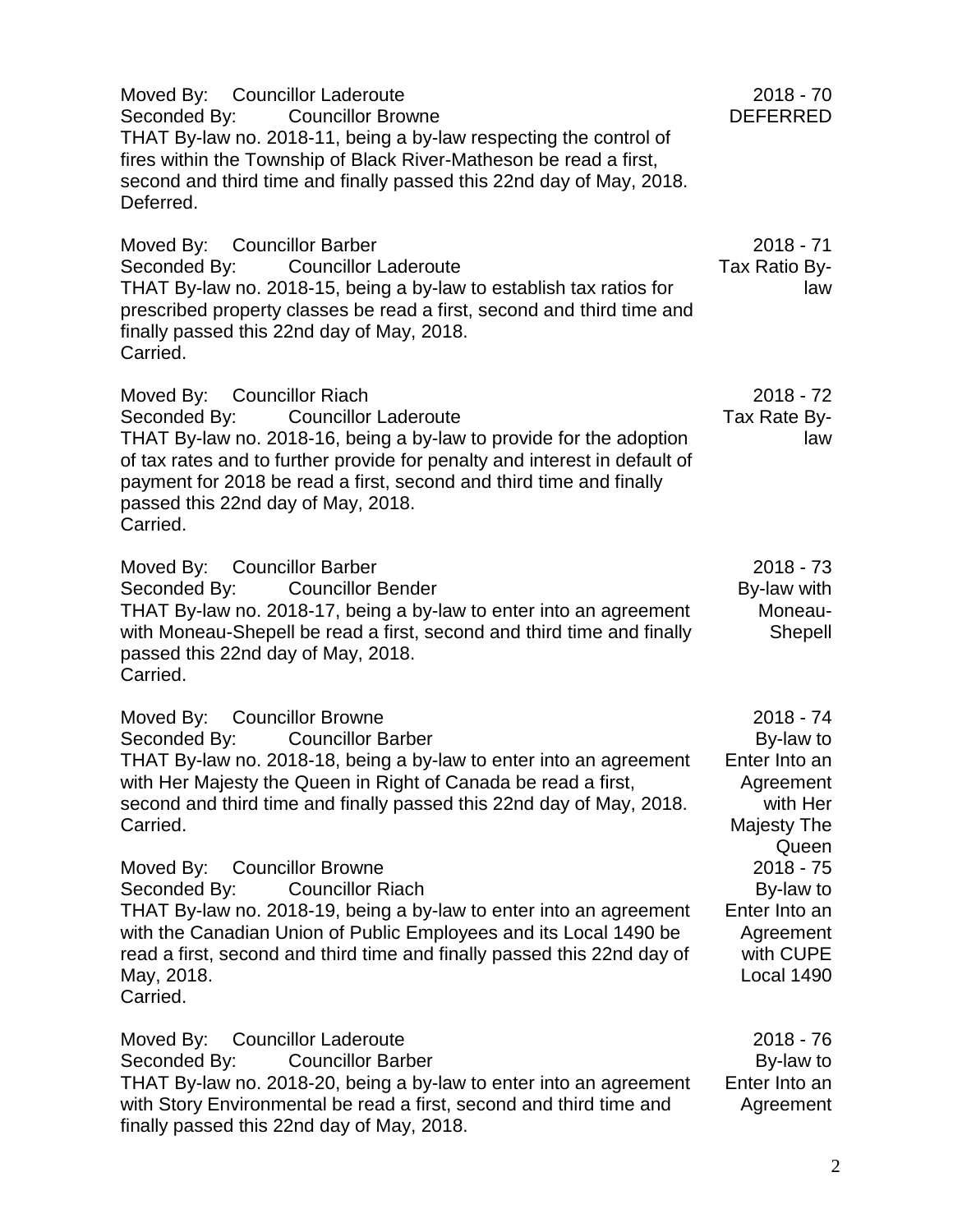| Carried.                                                                                                                                                                                                                                                                                                                                                             | with Story<br>Environmental                                                           |
|----------------------------------------------------------------------------------------------------------------------------------------------------------------------------------------------------------------------------------------------------------------------------------------------------------------------------------------------------------------------|---------------------------------------------------------------------------------------|
| Moved By: Councillor Browne<br><b>Councillor Riach</b><br>Seconded By:<br>THAT By-law no. 2018-21, being a by-law to enter into an agreement<br>with Story Environmental be read a first, second and third time and<br>finally passed this 22nd day of May, 2018.<br>Carried.                                                                                        | $2018 - 77$<br>By-law to<br>Enter Into an<br>Agreement<br>with Story<br>Environmental |
| Moved By: Councillor Bender<br><b>Councillor Riach</b><br>Seconded By:<br>THAT By-law no. 2018-22, being a by-law to enter into and<br>agreement with Story Environmental be read a first, second and third<br>time and finally passed this 22nd day of May, 2018.<br>Carried.                                                                                       | $2018 - 78$<br>By-law to<br>Enter Into an<br>Agreement<br>with Story<br>Environmental |
| Moved By: Councillor Bender<br>Seconded By:<br><b>Councillor Barber</b><br>THAT By-law no. 2018-23, being a by-law to enter into an agreement<br>with Story Environmental be read a first, second and third time and<br>finally passed this 22nd day of May, 2018.<br>Carried.                                                                                       | $2018 - 79$<br>By-law to<br>Enter Into an<br>Agreement<br>with Story<br>Environmental |
| Moved By: Councillor Laderoute<br><b>Councillor Browne</b><br>Seconded By:<br>THAT By-law no. 2018-24, being a by-law to provide for advance<br>votes to beheld prior to voting day for the 2018 election year be read<br>a first, second and third time and finally passed this 22nd day of May,<br>2018.<br>Carried.                                               | $2018 - 80$<br>By-law to<br>Provide for<br>Advance<br>Voting                          |
| <b>Councillor Barber</b><br>Moved By:<br><b>Councillor Riach</b><br>Seconded By:<br>THAT By-law no. 2018-25, being a by-law to set up user fees for the<br>Corporation of the Township of Black River-Matheson be read a first,<br>second and third time and finally passed this 22nd day of May, 2018.<br>Carried.                                                  | $2018 - 81$<br>User Fee By-<br>law                                                    |
| Moved By: Councillor Riach<br>Seconded By:<br><b>Councillor Browne</b><br><b>THAT Council for the Township of Black River-Matheson now comes</b><br>into the meeting that shall be closed to the public at 7:06 p.m. in<br>accordance with Section 239(2) of the Municipal Act, S.O. 2001, c.25<br>for discussion of personal (identifiable individual.)<br>Carried. | $2018 - 82$<br>Into Closed                                                            |
| Moved By: Councillor Laderoute                                                                                                                                                                                                                                                                                                                                       | $2018 - 83$                                                                           |

Seconded By: Councillor Riach Out of Closed